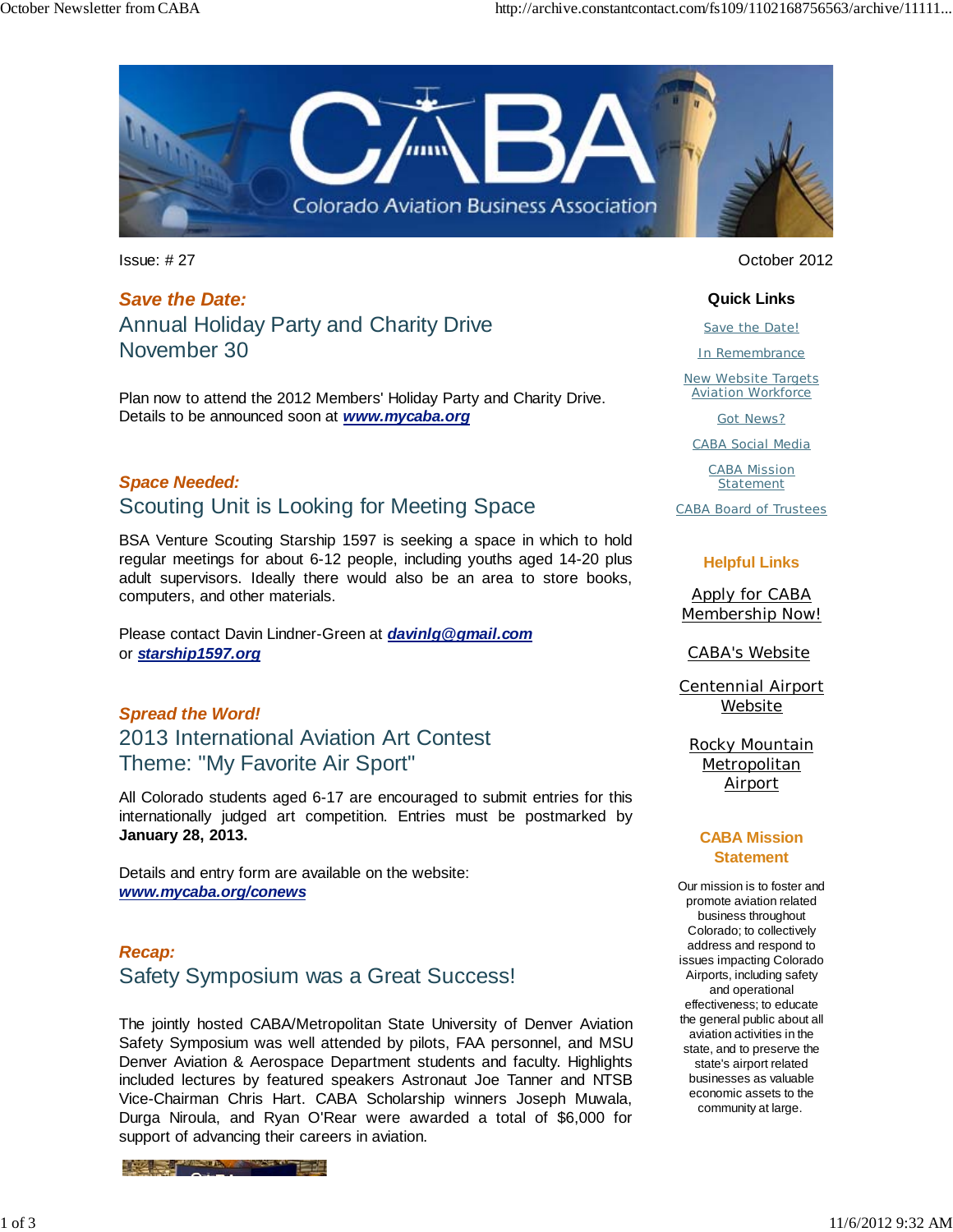

**Scholarship winners with CABA Board Members**

The CAE Type Rating Scholarship will be awarded at the Holiday Party and Charity Drive on November 30. Applications are being accepted until October 31.

More photos are posted on the website at *www.mycaba.org/symposium2012*

#### **CABA Board of Trustees**

Brittany Davies (Chairwoman)

Barry Stidham (Vice Chairman) MacKenzie Kelly (Secretary) Iver Retrum (Treasurer)

Chris Leach (Membership Director)

> Reggie Arsenault (Past Chairman)

Kenn Kline Gene Langfeldt Brian Moss Malachi O'Neill Dan Perrin Chris Swathwood TIffany Hiler Mike Straka Fabien Vivier (Intern)



## *Heads-Up!* RNAV Procedures briefed by FAA

New RNAV procedures will be published November 15 and are slated to go live on December 3rd. A briefing session was held September 28 at the APA Tower**.** 



Local FSDO and Tracon representatives were present to review and discuss the procedures in an effort to avoid pilot deviations which may occur due to the new procedures.

In the photo is Ted Goodlin of the Denver TRACON and a NextGen Implementation Specialist.

## Legislative Action Committee

*Your CABA Legislative Action Committee has been very busy:*

- Plans under way to meet with CO Transportation Committee when the Legislature is in session.
- Organizing a visit to Washington DC to meet with our House and Senate representatives to promote CABA and our state-wide aviation interests.
- Taking initial steps to organize Aviation Day at the Colorado State Capitol.
- Renewal of the Governor's Proclamation recognizing the value of general aviation in Colorado.

*Send your local concerns and issues to*: newsletter@mycaba.org

# Upcoming Events

**Spreading Wings Gala**

 **In Honor of the Women's Airforce Service Pilots (WASPs) November 16, 6pm**

at Wings Over the Rockies Air & Space Museum *Details on the Wings Museum website here*